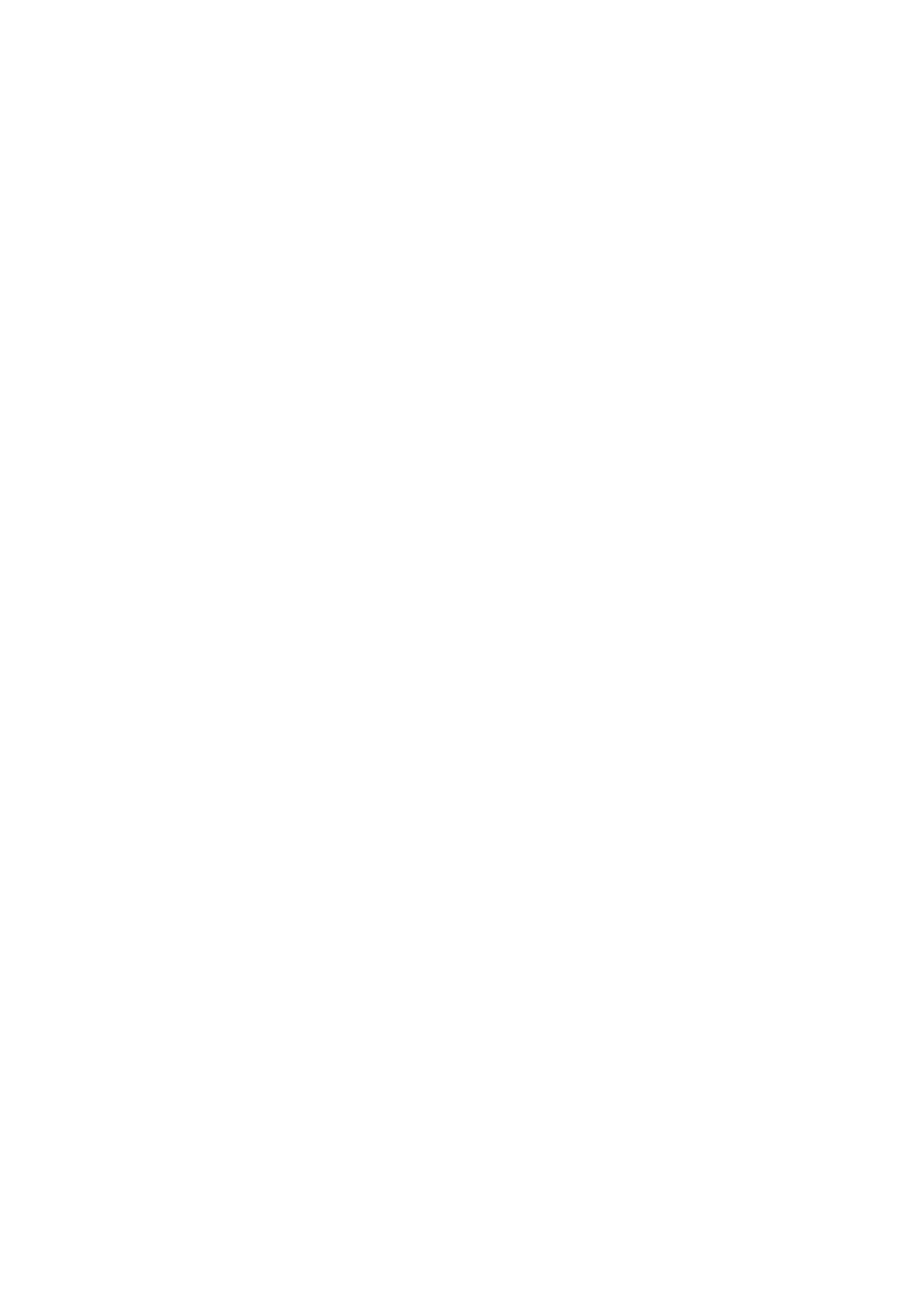

## **Planning and Development Amendment Regulation 2012 (No 4)**

**Subordinate Law SL2012-40** 

made under the **Planning and Development Act 2007** 

#### **1 Name of regulation**

This regulation is the *Planning and Development Amendment Regulation 2012 (No 4)*.

#### **2 Commencement**

This regulation commences on the day after its notification day.

*Note* The naming and commencement provisions automatically commence on the notification day (see Legislation Act, s 75 (1)).

J2012-608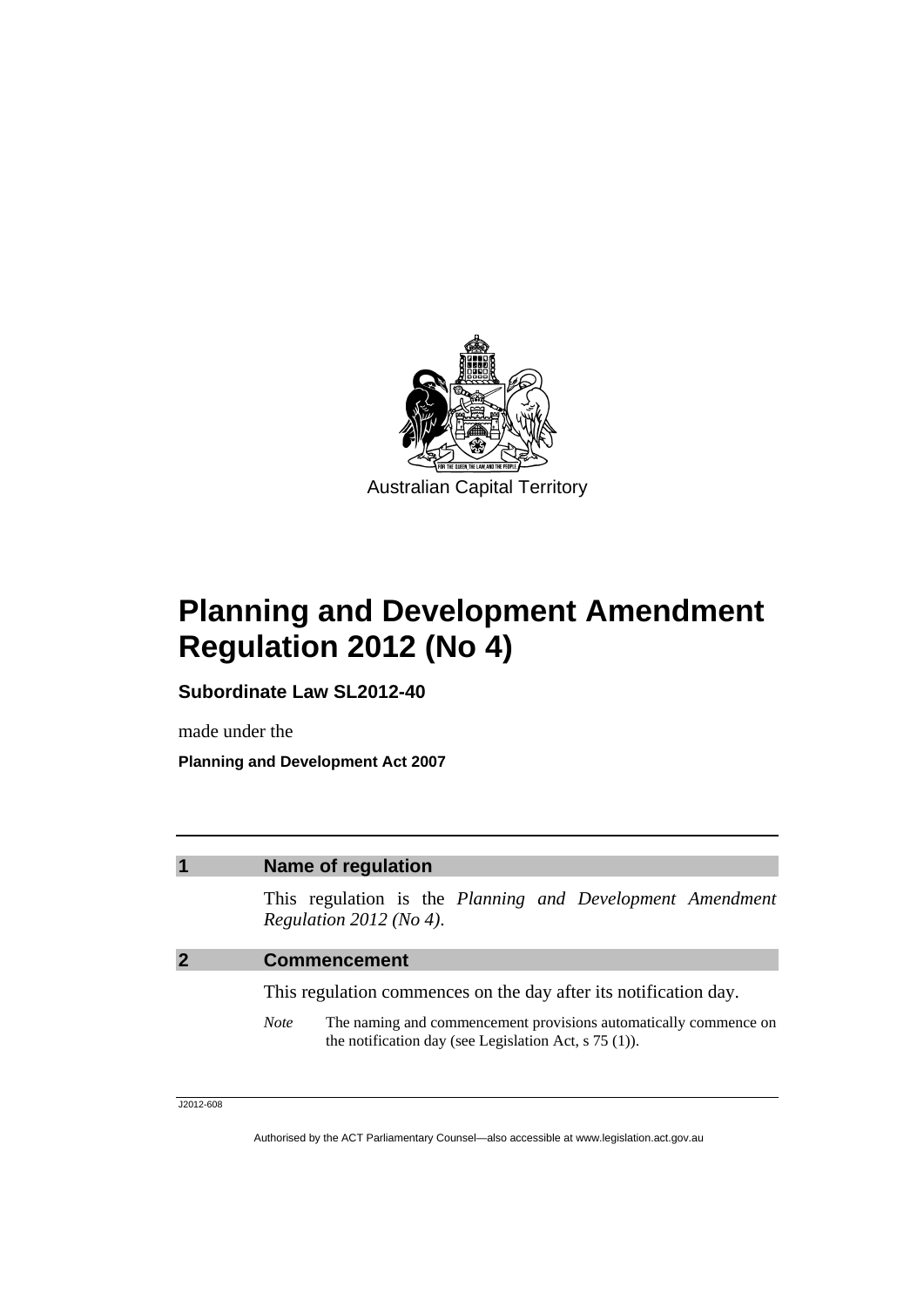#### **3 Legislation amended**

This regulation amends the *Planning and Development Regulation 2008*.

#### **4 Section 203 (2), including table 203**

*substitute* 

 (2) If a year, or part of a year, of the period of extension falls on or after 22 June 2012, the prescribed figure for *A* for that year, or part of the year, is the figure mentioned in table 203.1, column 3 in relation to the year of the period of extension mentioned in column 2.

|                  | Table 203.1 General rule |                    |
|------------------|--------------------------|--------------------|
| column 1<br>item | column 2<br>year         | column 3<br>figure |
|                  | 1st to 4th year          | 0.01               |
|                  | 5th or later year        |                    |

 (2A) If a year, or part of a year, of the period of extension falls before 22 June 2012, the prescribed figure for *A* for that year, or part of the year, is the figure mentioned in table 203.2, column 3 in relation to the year of the period of extension mentioned in column 2.

| column 1<br>item | Table 203.2 General rule<br>column 2<br>year | column 3<br>figure |
|------------------|----------------------------------------------|--------------------|
|                  | 1st year                                     |                    |
| 2                | 2nd year                                     | 2                  |
| 3                | 3rd year                                     | 3                  |
| 4                | 4th year                                     | 4                  |
|                  | 5th or later year                            | 5                  |

#### page 2 Planning and Development Amendment Regulation 2012 (No 4)

SL2012-40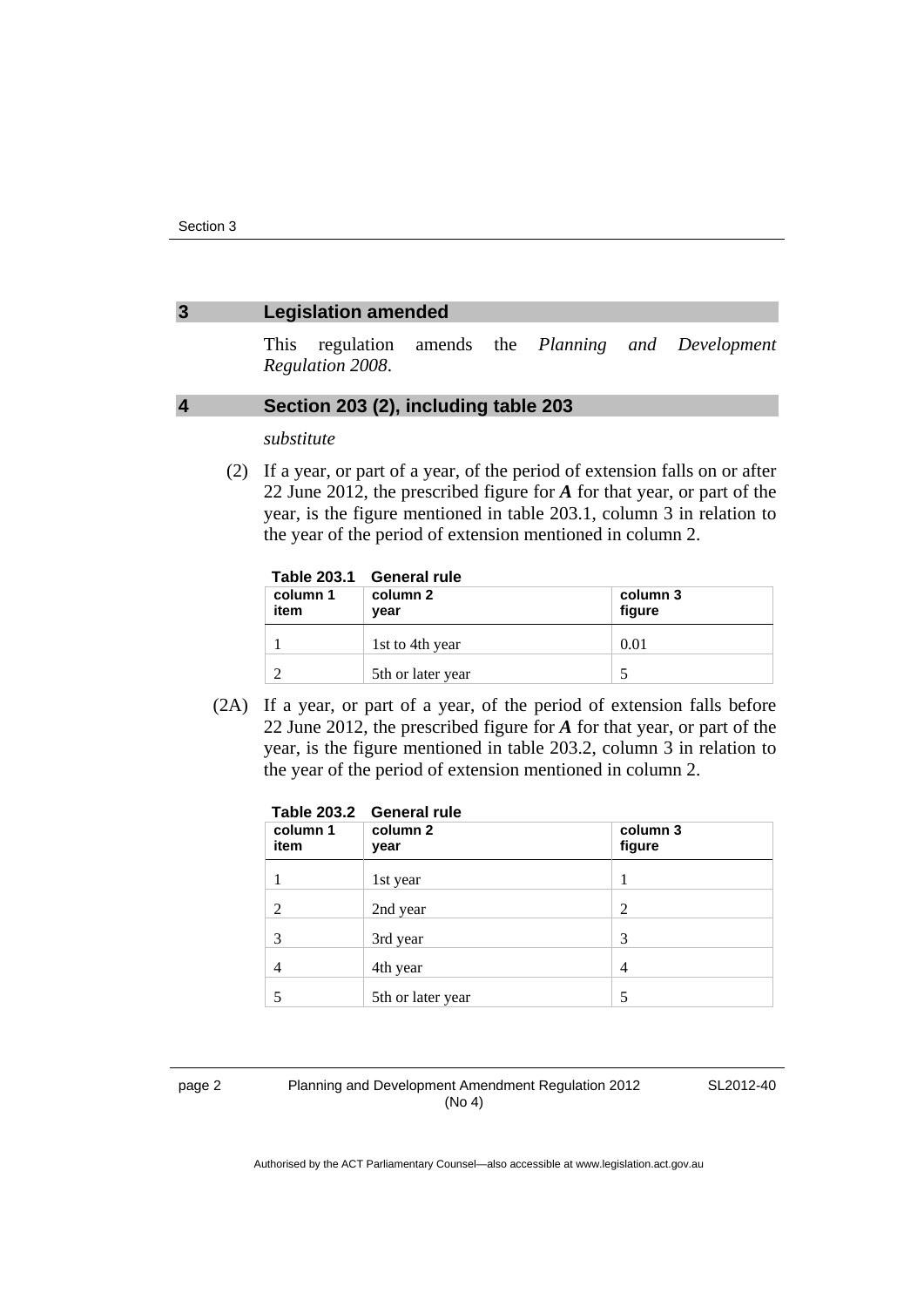### **5 Section 203 (3), note**

*omit* 

#### **6 Section 204 (2), including table 204**

*substitute* 

 (2) If a year, or part of a year, of the period of extension falls on or after 22 June 2012, the prescribed figure for *A* for that year, or part of the year, is the figure mentioned in table 204.1, column 3 in relation to the year of the period of extension mentioned in column 2.

| Table 204.1 | Hardship reason |
|-------------|-----------------|
|             |                 |

| 1 UNIV LVTI I<br>column 1<br>item | <b>TRIMANILLY LANDAIL</b><br>column 2<br>year | column 3<br>figure |
|-----------------------------------|-----------------------------------------------|--------------------|
|                                   | 1st and 2nd year                              | 0                  |
|                                   | 3rd and 4th year                              | 0.01               |
|                                   | 5th or later year                             | 4                  |

 (2A) If a year, or part of a year, of the period of extension falls before 22 June 2012, the prescribed figure for *A* for that year, or part of the year, is the figure mentioned in table 204.2, column 3 in relation to the year of the period of extension mentioned in column 2.

| <b>Table 204.2</b> | <b>Hardship reason</b> |                    |  |
|--------------------|------------------------|--------------------|--|
| column 1<br>item   | column 2<br>year       | column 3<br>figure |  |
|                    | 1st and 2nd year       | 0                  |  |
|                    | 3rd year               | 2                  |  |
| 3                  | 4th year               | 3                  |  |
|                    | 5th or later year      | 4                  |  |

SL2012-40

Planning and Development Amendment Regulation 2012 (No 4)

page 3